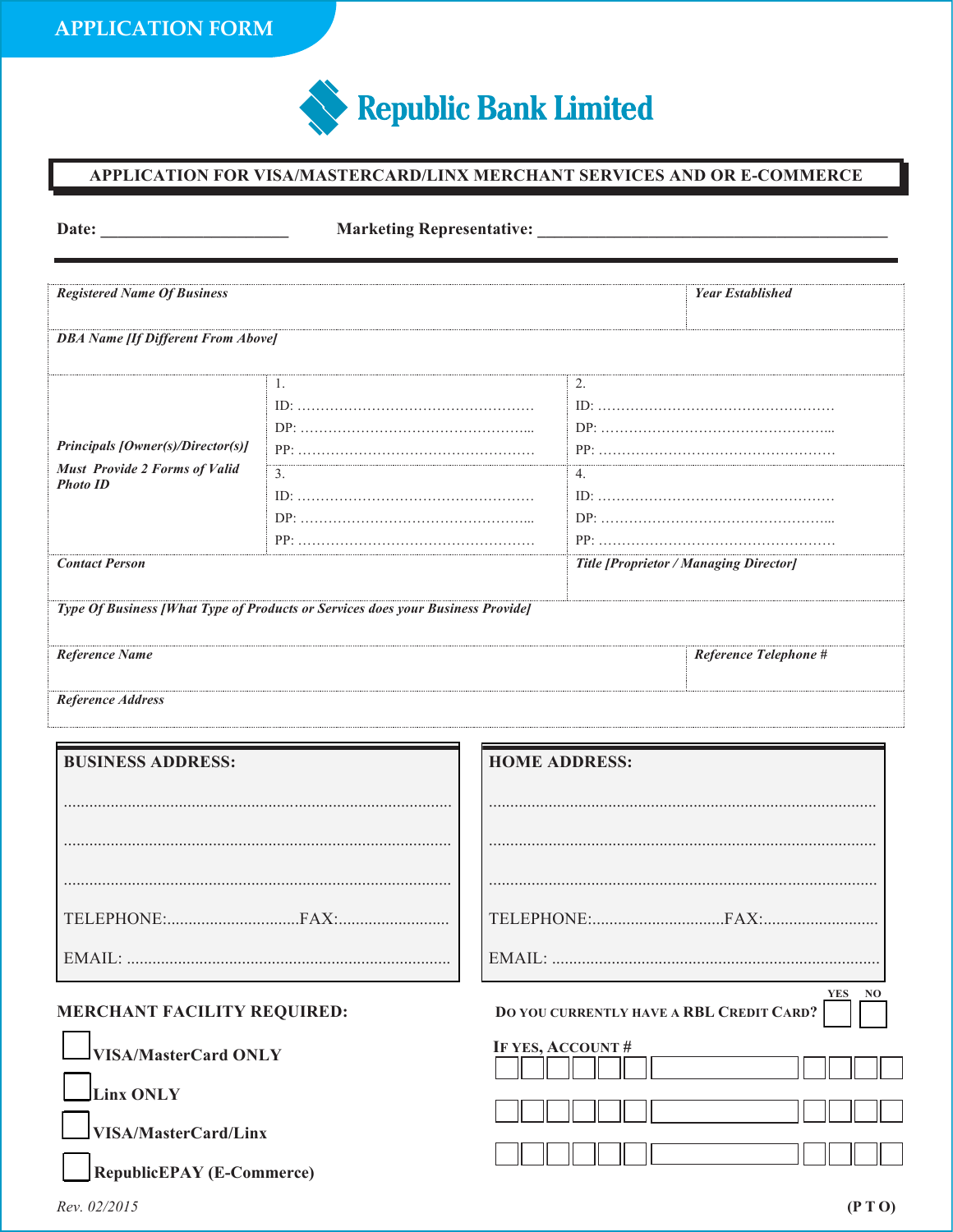THIS SECTION IS **APPLICABLE ONLY** TO MERCHANTS INTERESTED IN REPUBLIC BANK'S *E-COMMERCE SERVICE*

| <b>RepublicEPAY (E-Commerce)</b>               |                         |  |
|------------------------------------------------|-------------------------|--|
| HAVE YOU ALREADY BUILT YOUR ONLINE STOREFRONT? | $\vert$ Y <sub>FS</sub> |  |
|                                                |                         |  |
|                                                |                         |  |
|                                                |                         |  |
|                                                |                         |  |
|                                                |                         |  |
|                                                |                         |  |

## **DOCUMENTS REQUIRED THAT** *MUST* **ACCOMPANY THE APPLICATION FORM**

| <b>SOLE TRADER</b> Copies of Certificate of Registration and<br>any form of valid ID                                                                                                 |
|--------------------------------------------------------------------------------------------------------------------------------------------------------------------------------------|
| any form of valid ID for all partners                                                                                                                                                |
| LIMITED LIABILITY COMPANY  Copies of Certificate of Incorporation /<br>Continuance, Notice of Directors, Notice<br>of Secretary and any form of valid ID for all<br>Directors listed |